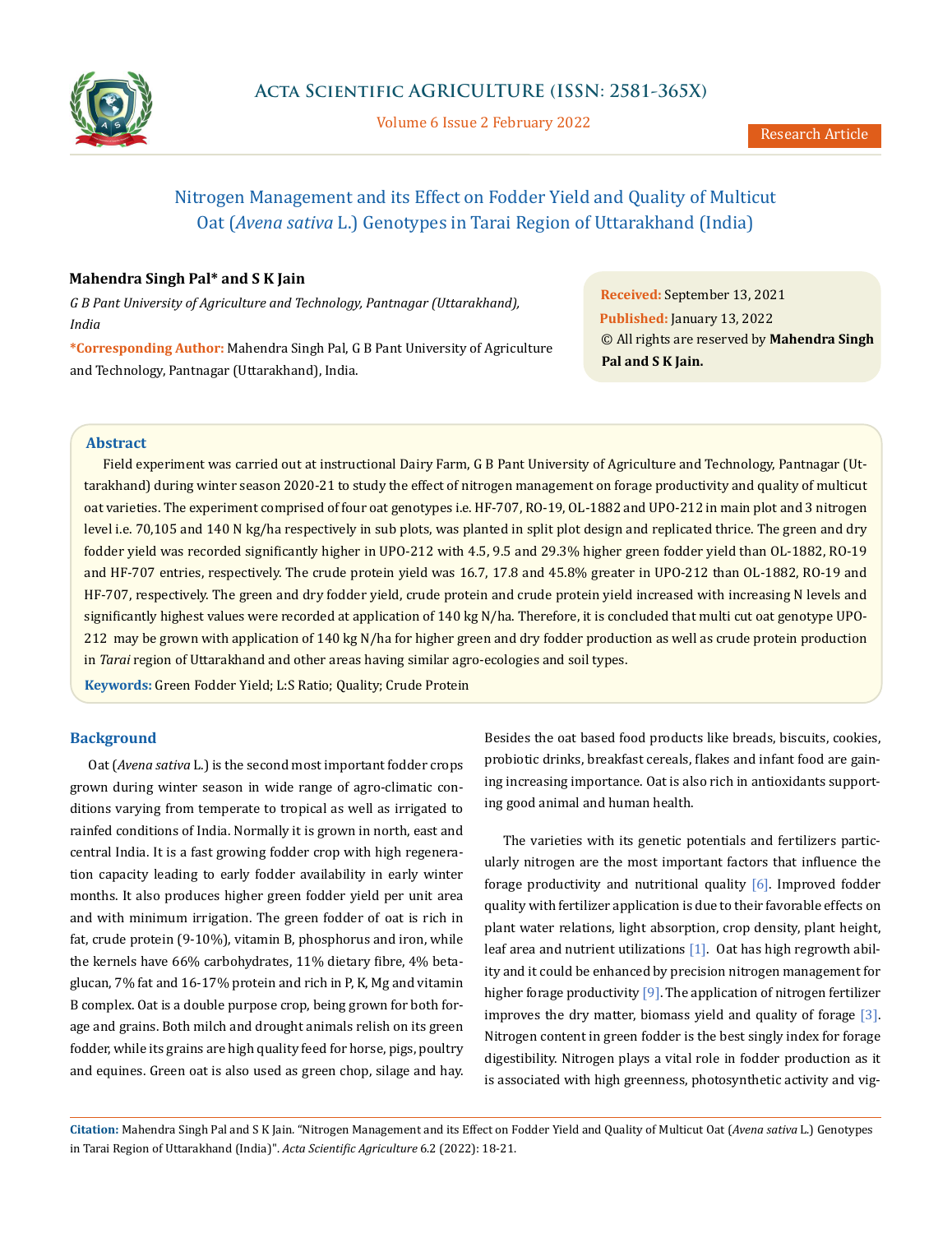orous plant growth and finally leads to more succulence and carbohydrate utilization, however higher dose of nitrogen may cause lodging and nitrogen poisoning in animals [8].

Recently number of new multicut oat varieties have been released for cultivation having variable yield potentials and require precision nitrogen management for realizing its genetic potentials in different agro-climatic region of India. The literature on nitrogen management and its dynamics in relation to multicut oat production is lacking. Therefore the purpose of present field study was planned to study the effect of nitrogen management on fodder yield and quality of multicut oat (Avena sativa L.) genotypes in *Tarai* region of Uttarakhand (India).

## **Materials and Methods**

Field experiment was carried out at Instructional Dairy Farm, G B Pant University of agriculture and technology, Pantnagar (Uttarakhand) during winter season-2020-21 to study the effect of nitrogen management on forage yield and quality of multicut oat genotypes in Tarai region of Uttarakhand (India). The experimental site was sandy loam with neutral soil pH and available nitrogen, phosphorus and potassium were 278.5, 27.7 and 232.8 kg/ha, respectively. The experiment comprised of four oat genotypes i.e. HF-707, RO-19, OL-1882 and UPO-212 in main plot and 3 nitrogen levels i.e. 70,105 and 140 N kg/ha, respectively in sub plots, was planted in split plot design and replicated thrice. The crop was grown under recommended agronomy. Pendimethalin @ 3.3l/h as a pre emergence herbicide was sprayed uniformly after sowing to control the weeds. The experiment was planted on  $10<sup>th</sup>$  November 2020. Half nitrogen and full phosphorus (60 kg/ha) and potassium (40kg/ha) was applied at sowing time and remaining half nitrogen was top dressed in equal splits after 1<sup>st</sup> and 2<sup>nd</sup> cut, respectively. The growth attributes, yield and crude protein were recorded after each cut and average values were reported. The plant samples were collected plot wise from  $1m^2$  area after each cut with the help of quadrate and green and dry fodder yields were weighed and presented in q/ha. Later the dry samples were grounded and analyzed for estimation of crude protein content and crude protein yield was estimated by multiplying crude protein content multiply by dry matter yield.

## **Results and Discussion**

#### **Effect of genotypes**

Genotypes HF-707 and RO-19 had almost similar plant height that was significantly higher than OL-1882 and UPO-212, being

both were non-significant each other. The number of tillers was recorded significantly higher in both HF-707 and UPO-212 genotypes, while RO-19 had the lowest tillers. The L:S ratio did not influence by oat genotypes, however the highest value was recorded in RO-19 followed by OL-1882. The green and dry fodder yields were recorded significantly higher in UPO-212 followed by OL-1882, RO-19 and the lowest in HF-707. Similar trend was also observed in per day green and dry fodder productivity. Oat genotype UPO-212 had 4.5, 9.5 and 29.3% higher green fodder yield than OL-1882, RO-19 and HF-707 entries, respectively. The higher green fodder yields were mainly contributed by cumulative effect of more number of tillers and plant height. [9] reported significantly higher green and dry fodder yield in oat variety Palampur-1 followed by Kent and significantly lowest in JHO-882 mainly due to variation in genetic potentials of oat varieties. [7] also found significant yield variation among oat varieties in Pantnagar agro-climatic conditions. The CP content was found highest in UPO-212 followed by RO-19 and the lowest in HF-707. The CP yield was recorded significantly higher in UPO-212 followed by OL-1882, RO-19 and HF-707, respectively. The crude protein yield was 16.7, 17.8 and 45.8% greater than OL-1882, RO-19 and HF-707, respectively. The higher crude protein yield was attributed to more dry matter yield and crude protein content. [8] revealed that higher crude protein content and crude protein yield increased with increasing level of nitrogen application.

#### **Effect of N levels**

The growth attributes, fodder yield and crude protein yield increased with increasing level of nitrogen (Table 1). Tallest plants as well as number of tillers/m row length were recorded at application of 140 kg N/ha. Plant height was most responsive to nitrogen application and each successive increase in nitrogen dose significantly produced taller plants. These findings are in line with the results  $[2,4]$ . The L:S ratio increased with N levels and the highest values were observed at 140 kg N level. The green and dry fodder yield as well as it's per day productivity were also increased with increasing N levels and significantly highest values were recorded at 140 kg N/ha. The higher green and dry fodder yield at higher nitrogen levels was attributed to the better growth of plants as expressed in terms of plant height, number of tillers and higher L:S ratio. Higher green and dry fodder yields were reported at application of higher nitrogen  $[4,9]$ . The per day productivity of green and dry fodder yield was also recorded highest at higher dose of nitrogen i.e. 140 kg N/ha mainly due to higher green and dry fod-

**Citation:** Mahendra Singh Pal and S K Jain*.* "Nitrogen Management and its Effect on Fodder Yield and Quality of Multicut Oat (*Avena sativa* L.) Genotypes in Tarai Region of Uttarakhand (India)". *Acta Scientific Agriculture* 6.2 (2022): 18-21.

19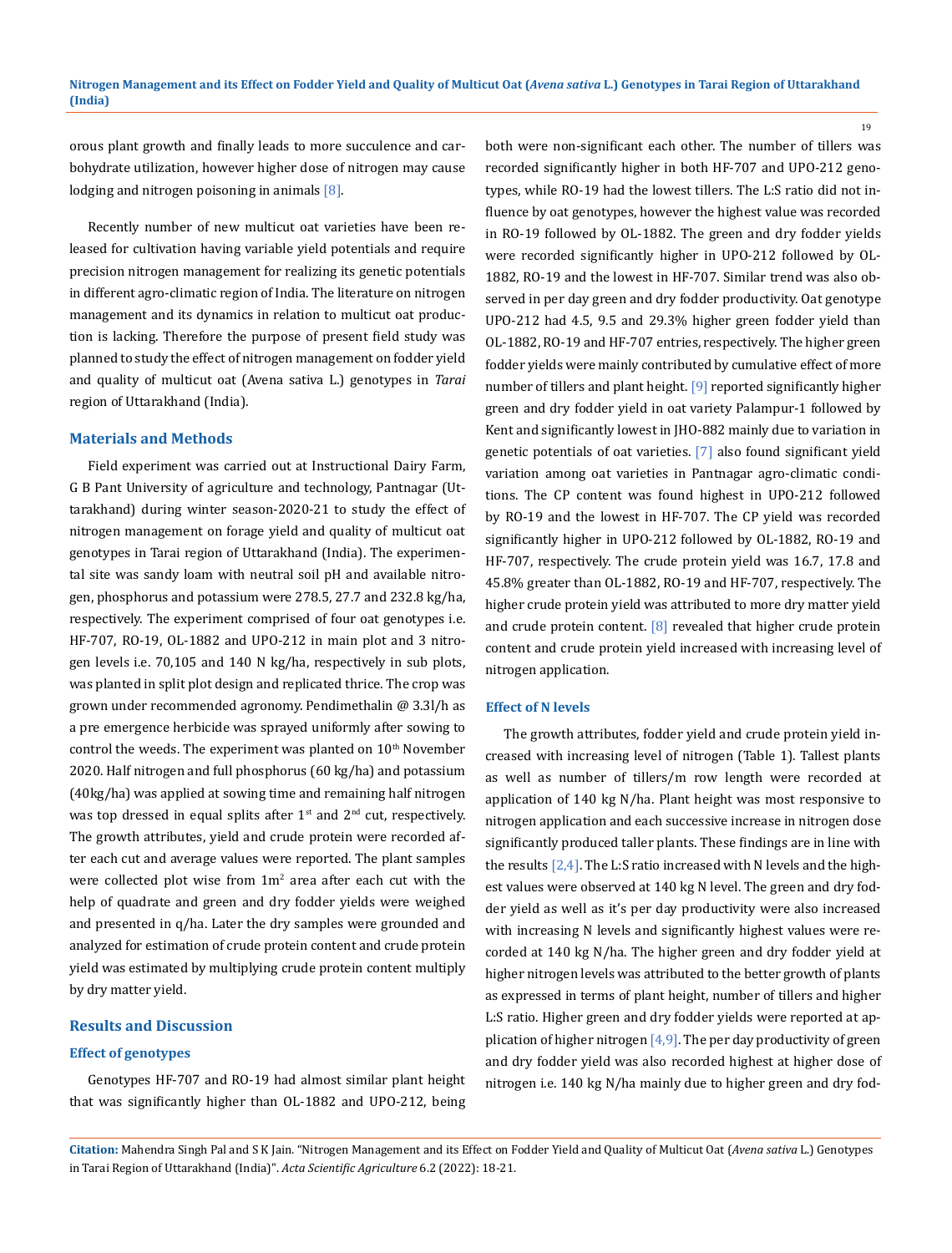#### **Nitrogen Management and its Effect on Fodder Yield and Quality of Multicut Oat (***Avena sativa* **L.) Genotypes in Tarai Region of Uttarakhand (India)**

20

der yield. The crude protein content and crude protein yield were also found significantly highest at 140 kg N levels followed by 105 kg N/ha. [5] reported that the crude protein content and its yield increased from 40 to 120 kg N/ha and these results were supported by  $[8,9]$ . The higher values were caused to higher crude protein content and dry matter production. The interaction effect was found non significant.

| <b>Treatment</b>                 | Pl ht<br>(cm) | No of<br>tillers/m<br>row<br>length | L:S<br>ratio   | <b>Green</b><br>fodder<br>yield<br>(q/ha) | <b>Dry fodder</b><br>yield<br>(q/ha) | <b>Green fodder</b><br>productivity<br>(q/ha/day) | <b>Dry fodder</b><br>productivity<br>(q/ha/day) | CP<br>(%) | CP<br>production<br>(q/ha) |
|----------------------------------|---------------|-------------------------------------|----------------|-------------------------------------------|--------------------------------------|---------------------------------------------------|-------------------------------------------------|-----------|----------------------------|
| Genotypes                        |               |                                     |                |                                           |                                      |                                                   |                                                 |           |                            |
| HF-707                           | 92            | 108                                 | 0.78           | 422.2                                     | 57.5                                 | 2.99                                              | 0.41                                            | 9.13      | 5.26                       |
| RO-19                            | 92            | 90                                  | 0.91           | 498.9                                     | 64.7                                 | 3.54                                              | 0.46                                            | 10.02     | 6.51                       |
| OL-1888                          | 86            | 107                                 | 0.86           | 522.5                                     | 69.7                                 | 3.71                                              | 0.49                                            | 9.33      | 6.57                       |
| UPO-212                          | 85            | 108                                 | 0.84           | 546.1                                     | 75.9                                 | 3.87                                              | 0.54                                            | 10.09     | 7.67                       |
| SEm±                             | 1.6           | 03                                  | 0.03           | 16.4                                      | 2.3                                  | 0.12                                              | 0.02                                            | 0.02      | 0.23                       |
| LCD(0.05)                        | 05            | 10                                  | <b>NS</b>      | 48.5                                      | 6.9                                  | 0.34                                              | 0.05                                            | 0.34      | 0.68                       |
| Nitrogen levels (kg/ha)          |               |                                     |                |                                           |                                      |                                                   |                                                 |           |                            |
| 70                               | 82            | 90                                  | 0.80           | 440.1                                     | 60.0                                 | 3.12                                              | 0.43                                            | 8.96      | 5.38                       |
| 105                              | 89            | 104                                 | 0.84           | 497.8                                     | 66.6                                 | 3.53                                              | 0.47                                            | 9.73      | 6.50                       |
| 140                              | 94            | 114                                 | 0.90           | 554.5                                     | 74.3                                 | 3.93                                              | 0.53                                            | 10.24     | 7.62                       |
| SEm±                             | 1.4           | 03                                  | 0.013          | 14.2                                      | 2.0                                  | 0.10                                              | 0.02                                            | 0.10      | 0.20                       |
| LCD(0.05)                        | 04            | 09                                  | 0.4            | 42.0                                      | 6.0                                  | 0.30                                              | 0.04                                            | 0.30      | 0.59                       |
| Interaction                      | <b>NS</b>     | <b>NS</b>                           | <b>NS</b>      | <b>NS</b>                                 | <b>NS</b>                            | <b>NS</b>                                         | <b>NS</b>                                       | S         | <b>NS</b>                  |
| Factor (B) at<br>same level of A |               |                                     |                |                                           |                                      |                                                   |                                                 |           |                            |
| SEm±                             | 4.57          | 7.77                                | $\blacksquare$ | 46.17                                     | 6.86                                 | 2.03                                              | 0.02                                            | 0.22      | 0.64                       |
| LSD(0.0.5)                       | <b>NS</b>     | <b>NS</b>                           | ä,             | <b>NS</b>                                 | <b>NS</b>                            | 5.99                                              | 0.04                                            | 0.62      | <b>NS</b>                  |
| Factor (A) at<br>same level of B |               |                                     |                |                                           |                                      |                                                   |                                                 |           |                            |
| SEm±                             | 2.93          | 5.98                                | $\blacksquare$ | 30.33                                     | 4.36                                 | 4.06                                              | 0.03                                            | 0.20      | 0.42                       |
| LSD(0.0.5)                       | <b>NS</b>     | <b>NS</b>                           | ä,             | <b>NS</b>                                 | <b>NS</b>                            | $_{\rm NS}$                                       | <b>NS</b>                                       | 0.65      | <b>NS</b>                  |

**Table 1:** Effect of nitrogen levels on growth, yield and quality of multi cut oat genotypes.

# **Conclusion**

Based on above experimental results, among multi cut oat genotype, UPO-212 had the highest green and dry fodder yield and also crude protein production. Similarly the nitrogen dose @140 kg/ha produced highest green and dry fodder as well as crude protein. Therefore, it may be recommended that genotype UPO-212 may be grown with application of 140 kg N/ha for higher productivity and quality of multicut forage oat in Tarai region of Uttarakhand and be replicated in similar agro-climatic regions of India.

# **Bibliography**

- 1. [Aravind N. "Response of oat genotypes to seed rate and nitro](https://krishikosh.egranth.ac.in/handle/1/85187)[gen rates on forage yield and quality under irrigation". Thesis](https://krishikosh.egranth.ac.in/handle/1/85187) [submitted to the University of Agricultural Sciences, Dharwad](https://krishikosh.egranth.ac.in/handle/1/85187) [\(2011\): 42-58.](https://krishikosh.egranth.ac.in/handle/1/85187)
- 2. Ayub M., *et al*[. "Effect of Different Levels of Nitrogen and Seed](https://pakjas.com.pk/papers/510.pdf) [Rates on Growth, Yield and Quality of Maize Fodder".](https://pakjas.com.pk/papers/510.pdf) *Pakistan [Journal of Agricultural Sciences](https://pakjas.com.pk/papers/510.pdf)* 40 (2017): 3-4.

**Citation:** Mahendra Singh Pal and S K Jain*.* "Nitrogen Management and its Effect on Fodder Yield and Quality of Multicut Oat (*Avena sativa* L.) Genotypes in Tarai Region of Uttarakhand (India)". *Acta Scientific Agriculture* 6.2 (2022): 18-21.